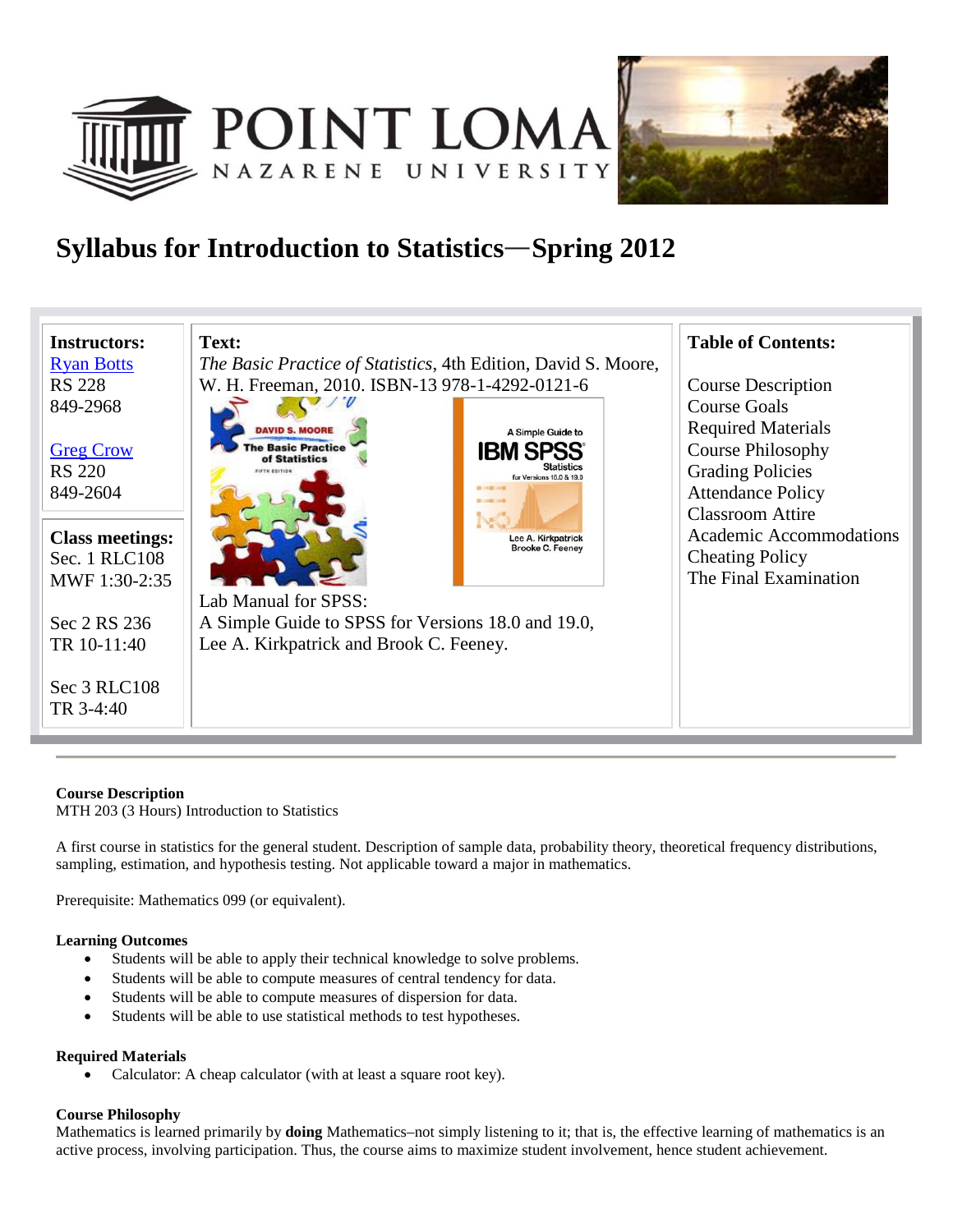Individual concepts in mathematics are **learned** (mastered as opposed to memorized) by thinking and working through numerous examples and exercises which involve these concepts; by this process mathematical concepts become familiar, and less abstract.

The instructor is responsible for overall planning, for directing instructional activities, and for evaluation of student achievement.

You are ultimately responsible for your own achievement. For example, you are responsible for meeting all scheduled activities of the course, such as class meetings, problem assignments, exams, and the final examination; you are also responsible for regular work outside of class in preparation for class lectures and discussions.

#### **Grading Policies**

| <b>Grading Distribution</b>            | <b>Points</b> |  |
|----------------------------------------|---------------|--|
| Two Examinations at 150 points each    | 300           |  |
| Quizzes (Basic Skills and best 5 of 7) | 100           |  |
| <b>Laboratory Test</b>                 | 150           |  |
| <b>Final Exam</b>                      | 250           |  |
| Homework (text exercises)              | 150           |  |
| Laboratory (reports)                   |               |  |

#### **Grading scale**

Grades are based on the number of points accumulated throughout the course. Approximate minimal percentages required to obtain a given grade are:

| <b>Grading Scale in percentages</b> |                           |                                                            |                                           |            |  |
|-------------------------------------|---------------------------|------------------------------------------------------------|-------------------------------------------|------------|--|
|                                     |                           |                                                            | $ (87.5, 90)$ $ (77.5, 80)$ $ (67.5, 70)$ |            |  |
|                                     |                           | $[92.5, 100]$ $[82.5, 87.5]$ $[72.5, 77.5]$ $[62.5, 67.5]$ |                                           |            |  |
|                                     | $[90, 92.5)$ $[80, 82.5)$ |                                                            | $\vert$ [70, 72.5)                        | (60, 62.5) |  |

### **Grade components**.

The grade components are homework (text exercises), tests (class and laboratory), and the final examination.

- Late work. A written assignment or computer assignment is late if it is not received at the beginning of class on the due date. Late work need not be accepted. Work accepted late may be assessed a penalty. Make-up tests will only be given by arrangement with the instructor for reasons of documented emergency.
- **Accuracy of solutions**. Written assignments and examination questions and problems must be formulated carefully in terms of words and symbols used in the course. Credit is determined by the degree to which answers and solutions respond to the specific question or problem stated. Maximize your credit by learning the language and symbols of the course.
- **Written Assignments**. Collected assignments must be prepared in a style suitable for grading. The following guidelines are used to determine credit:
	- o the organization must be easy to follow
	- o the work must be legible
	- o complete solutions must be written for problems (not just answers); answers must be clearly marked
	- o use complete sentences to answer questions
- **Electronic Assignments**. Assignments sent in as attachments must be prepared in a style suitable for grading. The following guidelines are used to determine credit:
	- o the organization must be easy to follow
	- o the formatting must enhance the organization
	- o complete solutions must be written for problems (not just answers); answers must be clearly indicated
	- use complete sentences to answer questions
- **Examinations and the Final Examination**. Examinations and the Final Examination will include problems and questions over material assigned in the text, readings and handouts, as well as material presented in class.

No examination shall be missed without prior consent or a well documented emergency beyond your control. A score of zero will be assigned for an examination that is missed without prior consent or a well documented emergency beyond your control.

The examination schedule is included in the daily schedule. This instructor does not intend to accept excuses such as poor communication with parents, benefactors, surf team sponsors and/or travel agents.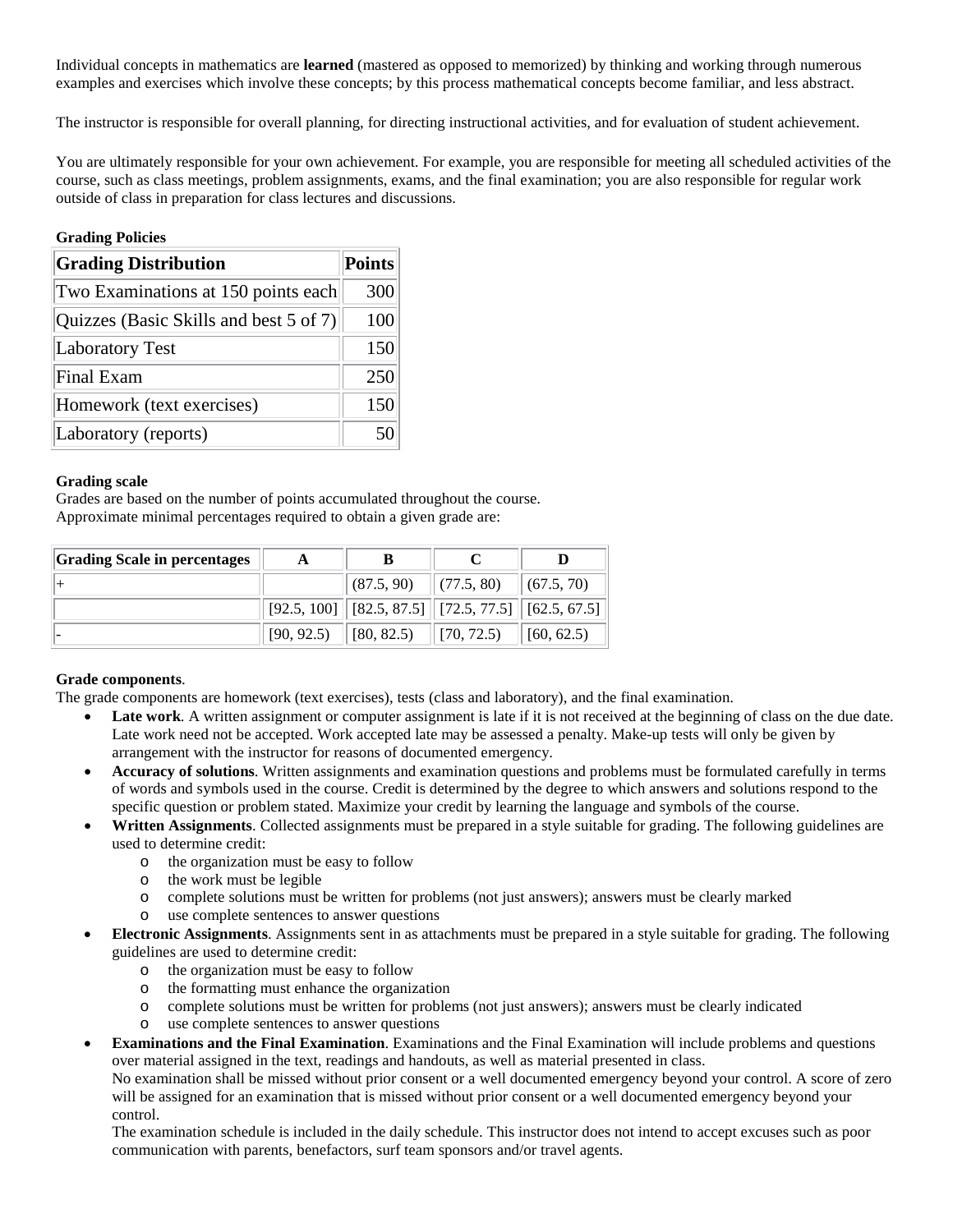#### **Attendance:**

Attendance is expected at each class session. In the event of an absence you are responsible for the material covered in class and the assignments given that day.

Regular and punctual attendance at all classes in which a student is registered is considered essential to optimum academic achievement. Therefore, regular attendance and participation in each course are minimal requirements to be met. There are no allowed or excused absences except when absences are necessitated by certain university-sponsored activities and are approved in writing by the Provost. Whenever the number of accumulated absences in a class, for any cause, exceeds ten percent of the total number of class meetings, the faculty member has the option of filing a written report to the Vice Provost for Academic Administration which may result in de-enrollment, pending any resolution of the excessive absences between the faculty member and the student…If the date of de-enrollment is past the last date to withdraw from a class, the student will be assigned a grade of W or WF (no grade). There are no refunds for courses where a de-enrollment was processed." (see catalog for full text)

#### **Class Enrollment:**

It is the student's responsibility to maintain his/her class schedule. Should the need arise to drop this course (personal emergencies, poor performance, etc.), the student has the responsibility to follow through (provided the drop date meets the stated calendar deadline established by the university), not the instructor. Simply ceasing to attend this course or failing to follow through to arrange for a change of registration (drop/add) may easily result in a grade of F on the official transcript.

#### **Academic Accommodations:**

While all students are expected to meet the minimum academic standards for completion of this course as established by the instructor, students with disabilities may require academic accommodations. At Point Loma Nazarene University, students requesting academic accommodations must file documentation with the Disability Resource Center (DRC), located in the Bond Academic Center. Once the student files documentation, the Disability Resource Center will contact the student's instructors and provide written recommendations for reasonable and appropriate accommodations to meet the individual needs of the student. This policy assists the university in its commitment to full compliance with Section 504 of the Rehabilitation Act of 1973, the Americans with Disabilities (ADA) Act of 1990, and ADA Amendments Act of 2008, all of which prohibit discrimination against students with disabilities and guarantees all qualified students equal access to and benefits of PLNU programs and activities.

Students with learning disabilities who may need accommodations should discuss options with the instructor during the first two weeks of class.

#### **Academic Honesty:**

The Point Loma Nazarene University community holds the highest standards of honesty and integrity in all aspects of university life. Academic honesty and integrity are strong values among faculty and students alike. Any violation of the university's commitment is a serious affront to the very nature of Point Loma's mission and purpose.

Academic dishonesty is the act of presenting information, ideas, and/or concepts as one's own when in reality they are the results of another person's creativity and effort. Such acts include plagiarism, copying of class assignments, and copying or other fraudulent behavior on examinations. For more details on PLNU's policy go to: <http://www.pointloma.edu/experience/academics/catalogs/undergraduate-catalog/point-loma-education/academic-policies>

A student who is caught cheating on any item of work will receive a zero on that item and may receive an "F" for the semester. See the PLNU Catalog for a further explanation of the PLNU procedures for academic dishonesty.

#### **Final Exam: Date and Time**

The final exam date and time is set by the university at the beginning of the semester and may not be changed by the instructor. Only in the case that a student is required to take three exams during the same day of finals week is an instructor authorized to change the exam date and time for that particular student.

#### **The Final Exam is a Comprehensive Examination.**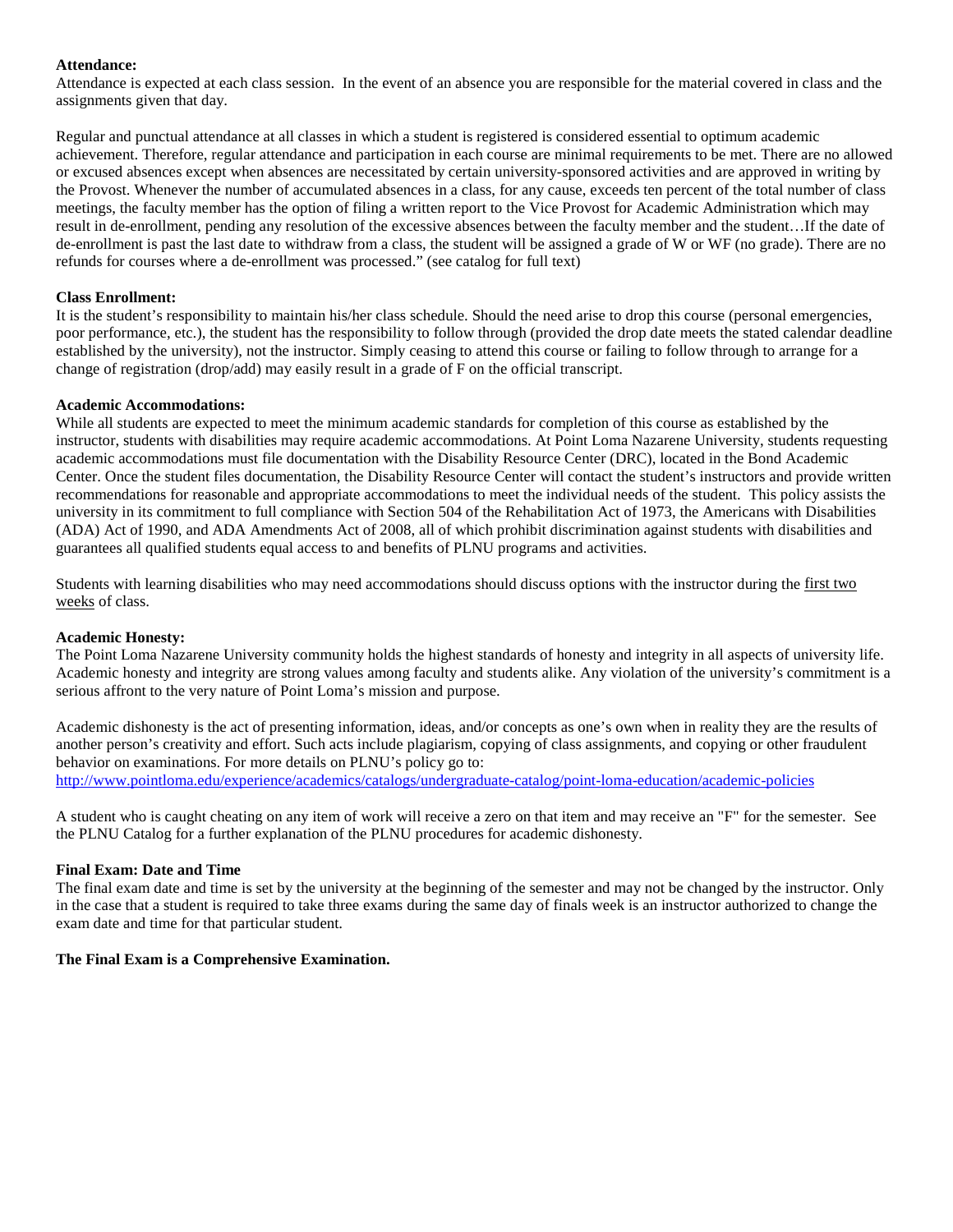# **Spring 2012 Sec. 1 MWF 1:30-2:35**

|          | S               | M                                                               | Т            | W                                                               | т              | F                                              | S              |
|----------|-----------------|-----------------------------------------------------------------|--------------|-----------------------------------------------------------------|----------------|------------------------------------------------|----------------|
|          |                 |                                                                 |              | $\overline{4}$                                                  |                | 6                                              |                |
| January  |                 |                                                                 |              |                                                                 |                |                                                |                |
|          | 8               | 9 (Tuesday)                                                     | 10           | 11                                                              | 12             | 13                                             | 14             |
|          |                 | <b>Introduction</b><br>Chapter 1                                |              | Chapter 2                                                       |                | Chapter 3<br>The Normal Distributions          |                |
|          |                 | <b>Picturing Distributions as Graphs</b>                        |              | Describing Distributions with Numbers<br>Chapter 3              |                |                                                |                |
|          |                 |                                                                 |              | The Normal Distributions                                        |                |                                                |                |
|          | 15              | 16<br><b>Martin Luther King Jr. Day</b>                         | 17           | 18<br><b>Gold Team</b>                                          | 19             | 20<br><b>Green Team</b>                        | 21             |
|          |                 |                                                                 |              | Meets in the Computer Lab                                       |                | Meets in the Computer Lab                      |                |
|          | 22              | 23 Quiz 1 (Ch 3)                                                | 24           | 25                                                              | 26             | 27 Quiz 2 (Ch 4 & 5)                           | 28             |
|          |                 | Chapter 4<br>Scatterplots and Correlation                       |              | Chapter 5<br>Regression                                         |                | Chapter 8<br>Producing Data: Sampling          |                |
|          |                 |                                                                 |              | Cautions About Correlation and Regression                       |                | Department/School Chapell                      |                |
|          | 29              | 30                                                              | 31           |                                                                 | $\overline{2}$ |                                                | 4              |
|          |                 | Chapter 9<br>Producing Data: Experiment                         |              | <b>Gold Team</b><br>Meets in the Computer Lab                   |                | <b>Green Team</b><br>Meets in the Computer Lab |                |
|          |                 | <b>Spiritual</b>                                                |              | <b>Renewal</b>                                                  |                | <b>Week</b>                                    |                |
|          | $\overline{5}$  | 6<br>Chapter 9                                                  | 7            | 8 Basic Skills Quiz<br>Chapter 10 (Skip pages 268-289)          | $\mathbf{Q}$   | 10<br>Chapter 11                               | 11             |
|          |                 | Producing Data: Experiments                                     |              | Introducing Probability                                         |                | <b>Sampling Distributions</b>                  |                |
| February | 12              | 13 Quiz 3 (Ch 11)                                               | 14           | 15                                                              | 16             | 17                                             | 18             |
|          |                 | Chapter 11<br><b>Sampling Distributions</b>                     |              | <b>Gold Team</b><br>Meets in the Computer Lab                   |                | <b>Green Team</b><br>Meets in the Computer Lab |                |
|          | 19              | $\overline{20}$                                                 | 21           | 22                                                              | 23             | 24                                             | 25             |
|          |                 | Chapter 14                                                      |              | Exam 1                                                          |                | Chapter 15 (Skip pages 406-409)                |                |
|          |                 | Confidence Intervals: The Basics<br>Review & Catch-up           |              |                                                                 |                | Tests of Significance: The Basics              |                |
|          | 26              | 27 Quiz 4 (Ch 14 & 15)                                          | 28           | 29                                                              | $\mathbf{1}$   | $\overline{2}$                                 | 3              |
|          |                 | Chapter 15<br>Tests of Significance: The Basics                 |              | <b>Gold Team</b><br>Meets in the Computer Lab                   |                | <b>Green Team</b><br>Meets in the Computer Lab |                |
|          | $\overline{4}$  |                                                                 | 6            |                                                                 | 8              | 9                                              | 10             |
| March    |                 |                                                                 |              |                                                                 |                |                                                |                |
|          | $\overline{11}$ | Spring<br>$\overline{12}$                                       | 13           | <b>Break</b><br>14                                              | 15             | Week<br>16 Quiz 5 (Ch 17 & 18)                 | 17             |
|          |                 | Chapter 17                                                      |              | Chapter 17                                                      |                | Chapter 18                                     |                |
|          | $\overline{18}$ | Inference about a Population Mean<br>19                         | 20           | Inference about a Population Mean<br>21                         | 22             | Two Sample Problems<br>23                      | 24             |
|          |                 | Chapter 18                                                      |              | <b>Gold Team</b>                                                |                | <b>Green Team</b>                              |                |
|          |                 | Two Sample Problems                                             |              | Meets in the Computer Lab                                       |                | Meets in the Computer Lab                      |                |
|          | 25              | <b>Advising Day Chapel</b><br>26                                | 27           | 28 Quiz 6 (Ch 24)                                               | 29             | 30                                             | 31             |
|          |                 | Chapter 24                                                      |              | Chapter 24                                                      |                | Chapter 19                                     |                |
|          |                 | One-Way Analysis of Variance:<br><b>Comparing Several Means</b> |              | One-Way Analysis of Variance:<br><b>Comparing Several Means</b> |                | Inference about a Population Proportion        |                |
|          | $\mathbf{1}$    | $\overline{c}$                                                  | 3            |                                                                 | 5              | 6                                              | 7              |
| April    |                 | Chapter 19                                                      |              | Exam 2                                                          |                | <b>Easter Recess</b>                           |                |
|          |                 | Inference about a Population Proportion<br>Review               |              |                                                                 |                |                                                |                |
|          | 8               | 9                                                               | 10           | 11                                                              | 12             | 13 Quiz 7 (Ch 19 & 20)                         | 14             |
|          | <b>Easter</b>   | <b>Easter Recess</b>                                            |              | Chapter 20<br>Comparing Two Proportions                         |                | Chapter 20<br><b>Comparing Two Proportions</b> |                |
|          |                 |                                                                 |              |                                                                 |                |                                                |                |
|          | $\overline{15}$ | 16<br><b>Gold Team</b>                                          | 17           | 18<br>Chapter 22                                                | 19             | 20<br><b>Green Team</b>                        | 21             |
|          |                 | <b>Meets in the Computer Lab</b>                                |              | Two Categorical Variables                                       |                | Meets in the Computer Lab                      |                |
|          |                 |                                                                 |              | Chi-Square Test                                                 |                |                                                |                |
|          | $\overline{22}$ | 23<br>Chapter 22                                                | 24           | 25<br><b>Gold Team</b>                                          | 26             | 27<br><b>Green Team</b>                        | 28             |
|          |                 | Two Categorical Variables                                       |              | Lab Final                                                       |                | Lab Final                                      |                |
|          |                 | Chi-Square Test<br>30                                           |              |                                                                 |                |                                                |                |
|          | 29              |                                                                 | $\mathbf{1}$ | $\overline{2}$                                                  | $\overline{3}$ | $\overline{\mathbf{4}}$                        | $\overline{5}$ |
|          |                 | <b>Final Exam</b>                                               |              |                                                                 |                |                                                |                |
|          |                 | $1:00 - 3:00$                                                   |              |                                                                 |                |                                                |                |